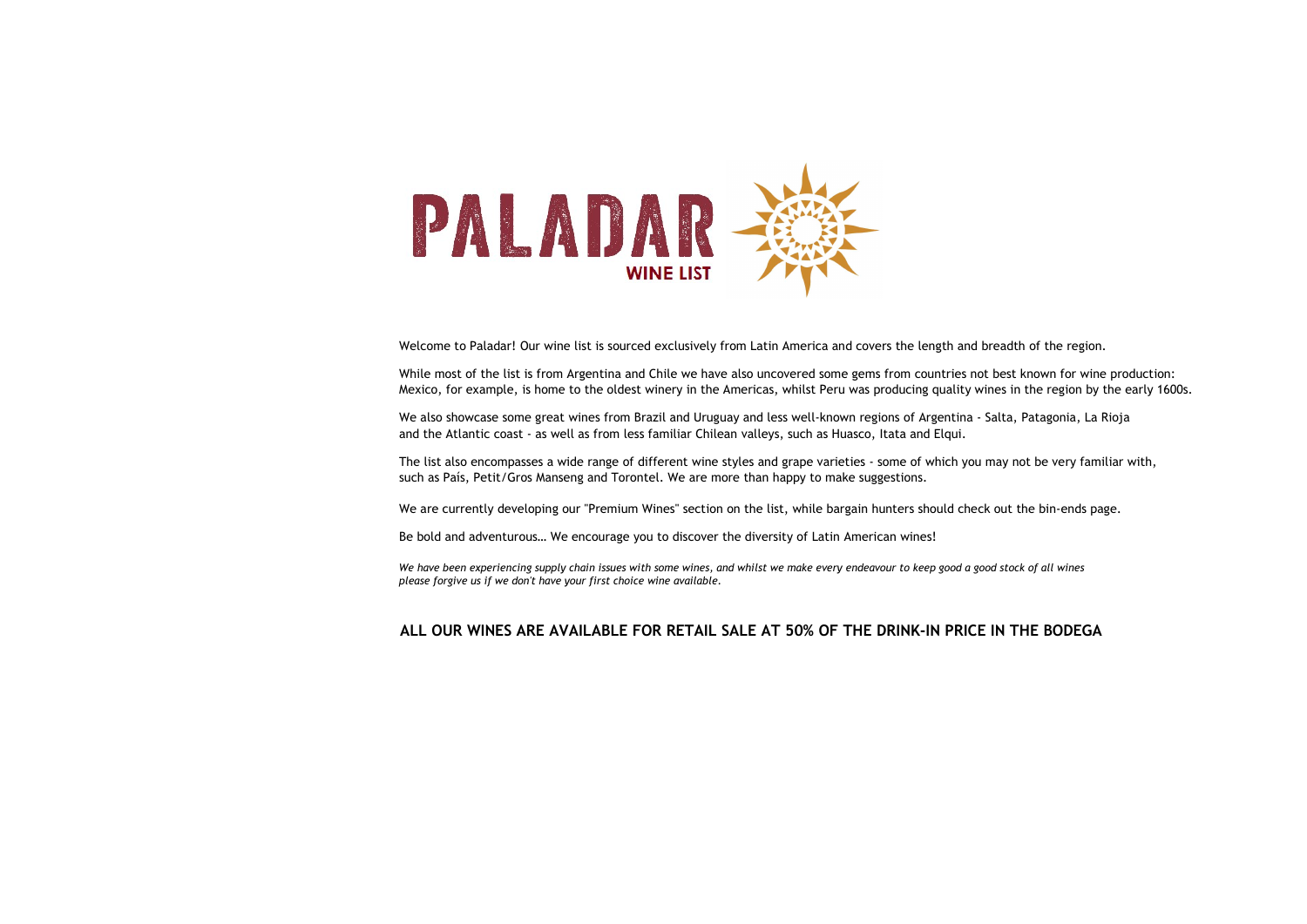

## EXAMPLE AND SAN ARREVENUS (June-July 2022)<br>A MARA MARRIA AND AND ANNELLS AND ARREVENUS AND ARREVENUS AND ARREVENUS AND ARREVENUS AND ARREVENUS AND ARREVEN

Bag a bargain - when it's gone, it's gone!

| White                                  |                                                                                                                                                                                                                                                        |      | <b>Bottle</b><br>750ml |
|----------------------------------------|--------------------------------------------------------------------------------------------------------------------------------------------------------------------------------------------------------------------------------------------------------|------|------------------------|
| Santa Florentina                       | Torrontés/Chardonnay   Famatina Valley, La Rioja, Argentina<br>A fresh organic wine with concentrated aromas. Fairtrade and from Argentina's oldest winemaking region                                                                                  | 2018 | 29                     |
| Viñas Queirolo, Intipalka              | Chardonnay   Ica Valley, Peru<br>This unoaked Chardonnay offers well-balanced delicate tropical fruit notes and is drinking well now.<br>The Queirolo family established their vineyard in the dessert-like Ica Valley near the Pacific coast in 1880. | 2020 | 33                     |
| <b>Red</b>                             |                                                                                                                                                                                                                                                        |      |                        |
| Viña Falernia, "Elki"                  | Sangiovese   Elqui Valley, Chile<br>This great value, big-nosed, robust and fruity Sangiovese is far removed from a refined Chianti!                                                                                                                   | 2018 | 28                     |
| Finca Flichman, Caballero de la Cepa   | Malbec   Mendoza, Argentina<br>Ruby red with blue hues and a complex, aromatic nose. Sweet, ripe tannins balance the fruits on the palate.                                                                                                             | 2020 | 36                     |
| Hacienda Araucano                      | Carménère   Colchagua Valley, Chile<br>A smooth, spicy, fruity, medium-bodied Carmenere from one of Francois Lurton's wineries in Chile                                                                                                                | 2019 | 34                     |
| Casa Bianchi, Enzo Bianchi, Gran Corte | Cabernet Sauvignon-led blend   San Rafael, Mendoza, Argentina<br>An iconic, elegant wine. Deep red colour, notes of ripe fruit, leather and chocolate with a long finish.                                                                              | 2017 | 80                     |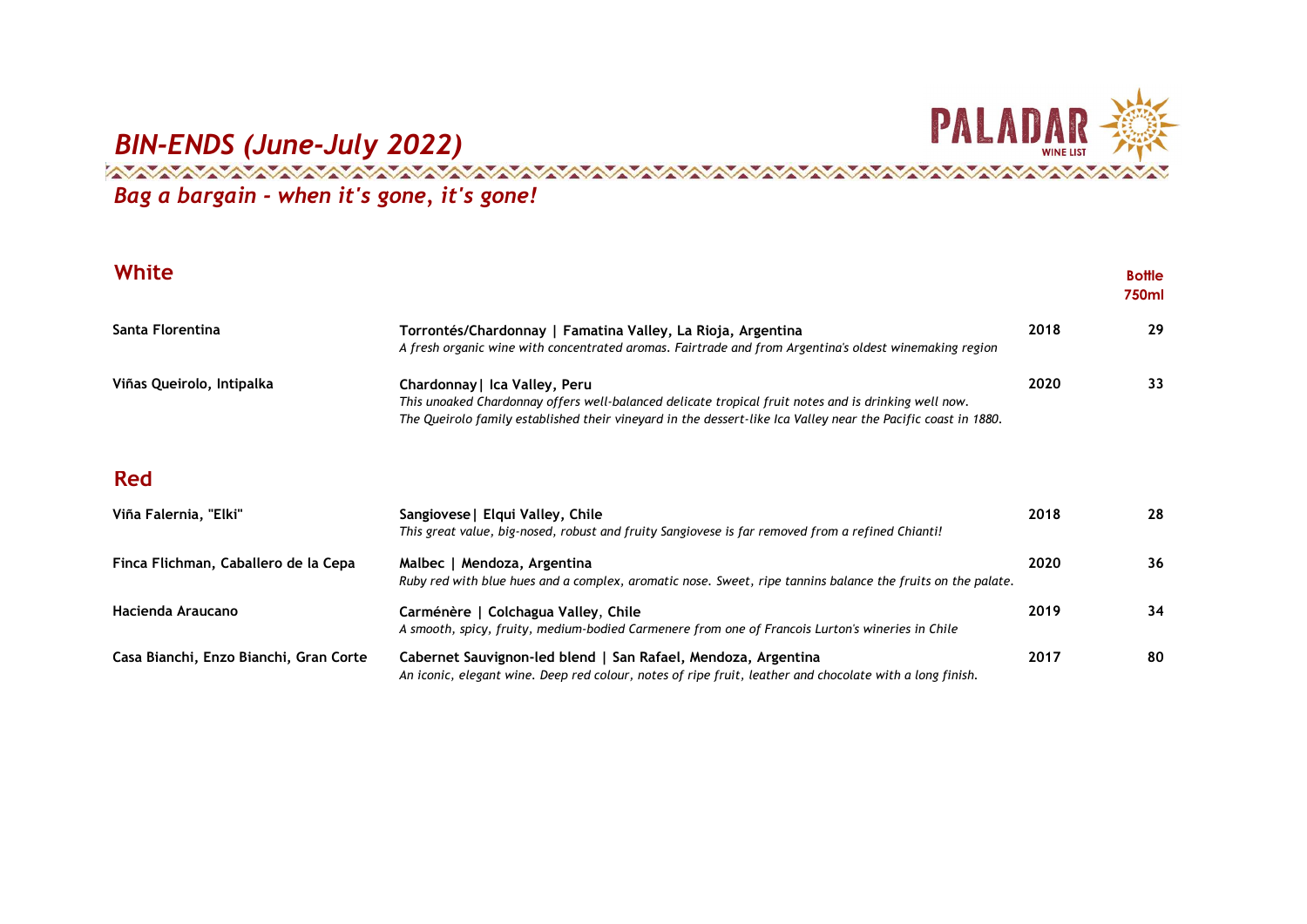## PALADAR WINE LIST - JUNE/JULY 2022



#### 

| <b>Sparkling</b>          |                                                                                                                                                                                                                                                 |           | <b>Glass</b> | <b>Bottle</b> |
|---------------------------|-------------------------------------------------------------------------------------------------------------------------------------------------------------------------------------------------------------------------------------------------|-----------|--------------|---------------|
|                           |                                                                                                                                                                                                                                                 |           | 125ml        | 750ml         |
| Casa Valduga, Brut        | Chardonnay/Pinot Noir   Vale dos Vinhedos, Brazil<br>A really good "house bubbly" with aromas of tropical fruits and toasted bread                                                                                                              | 2019      |              | 44            |
| Trumpeter, Extra Brut     | Rosé de Malbec   Uco Valley, Mendoza, Argentina<br>Sophisticated aromas of toast and hazelnuts, a hint of peach and citrus fruit with fine bubbles                                                                                              | 2016      |              | 56            |
| Pizzato, Fausto, Brut     | Chardonnay/Pinot Noir   Vale dos Vinhedos, Brazil<br>Complex and well balanced with a delightful finish A great all-rounder                                                                                                                     | <b>NV</b> |              | 54            |
| Bouchon, Extra Brut       | País/Cinsault   Itata & Maule Valleys, Chile<br>Very light pink colour, fruity with refreshing acidity and a creaminess from the fine bubbles                                                                                                   | 2017      | 12.5         | 58            |
| <b>Rosé</b>               |                                                                                                                                                                                                                                                 |           | 175ml        |               |
| Bodega Garzón             | Pinot Noir   Maldonado, Uruguay<br>An elegant salmon colour wine with intense strawberry-cherry notes and a fascinating mineral finish                                                                                                          | 2018      | 10.2         | 40            |
| Viñas Queirolo, Intipalka | Syrah   Ica Valley, Peru<br>A juicy, light summer rose with cherry and cranberry notes, bright acidity and saline character due to the<br>dessert-like Ica Valley's proximity to Peru's Pacific coast.                                          | 2020      |              | 39            |
| Orange                    |                                                                                                                                                                                                                                                 |           |              |               |
| Maturana, Naranjo         | Torontel   Maule Valley, Chile<br>An attractive, well made orange wine - aromatic with notes of honey, orange peel and spices.                                                                                                                  | 2020      |              | 42            |
| Bizarra Extravaganza      | Gros Manseng/Petit Manseng   Juanicó, Canelones, Uruguay<br>Unfiltered and natural, this orange wine is cloudy in appearance. Intense, dry and beautifully complex:<br>The name says it all, really This is one for the more curious oenophile! | 2019      |              | 46            |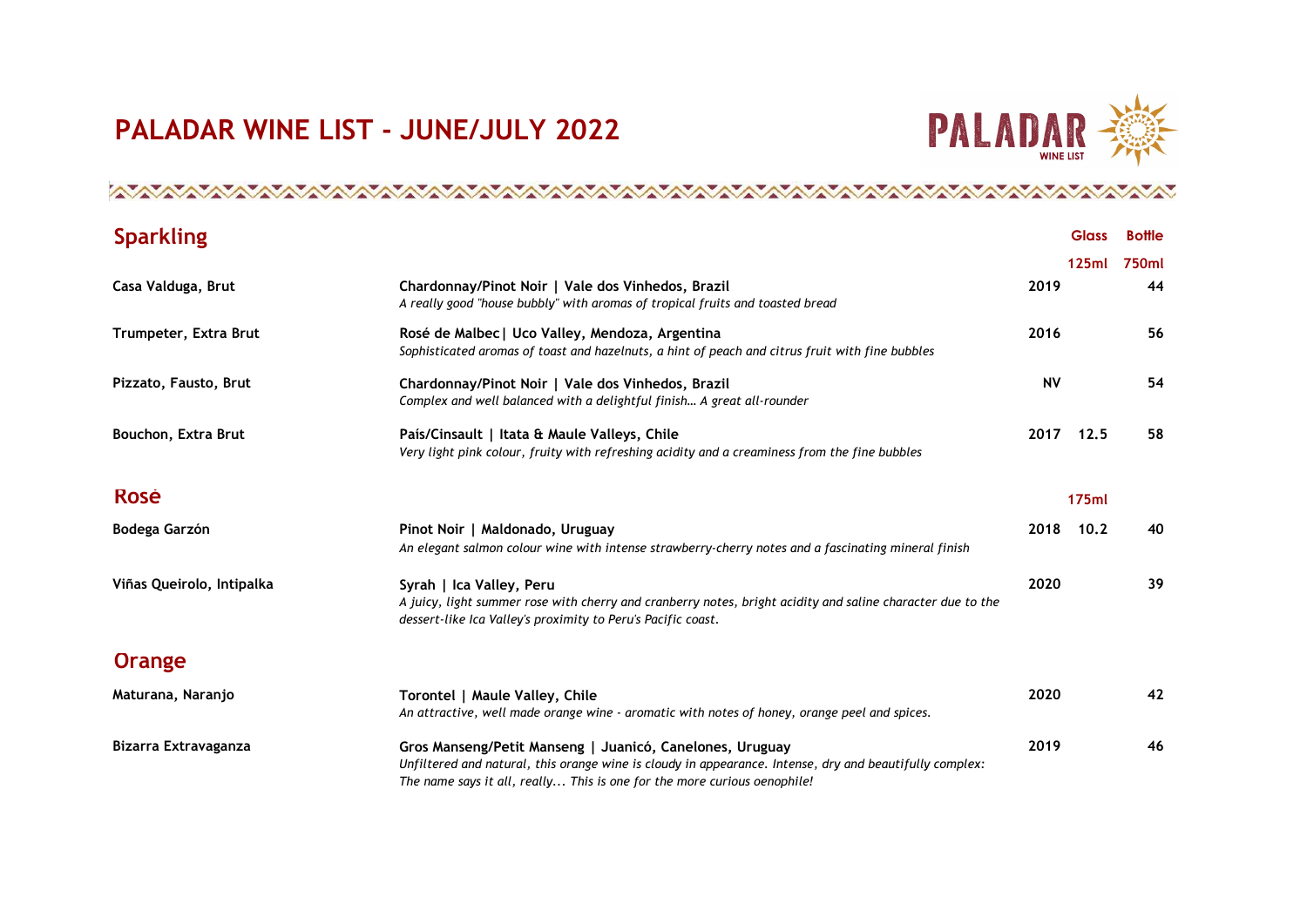

### Glass Bottle 175ml 750ml Poco Mas **Chardonnay | Maule Valley, Chile** 2020 6.9 28 28 A delicious, easy drinking white with a hint of oak offering "a little more" than your usual entry-level wine Finca Las Nubes **The Contract Contract Contract Contract Contract Contract Contract Contract Contract Contract Contract Contract Contract Contract Contract Contract Contract Contract Contract Contract Contract Contract Con** A great example of a high-altitude Torrontés: tropical aromas of peach, pear, pomelo and a pleasing finish Bodega Garzón Viognier | Maldonado, Uruguay 2021 9.8 39 Fresh on the palate. floral and peachy with good minerality and a well rounded finish Viña Cousiño Macul, Isidora **Night and State Riesling | Central Valley**, Maipo Valley, Chile 2020 10.9 42 Inspired by Isidora Goyenechea, who revolutionised Chile's wine industry in the 19th century, this wine exhibits fresh tropical fruits, flowers, pear, grapefruit, green apple notes, and a very long finish. Rutini Wines, Trumpeter **Sauvignon Blanc | Mendoza, Argentina** 2020 198 2020 9.8 38 Greenish yellow colour, aromatic nose with flowers and tropical fruit. Easy drinking with a delicious rounded palate Ventisquero, Reserva Chardonnay | Casablanca Valley, Chile 2018 35 Pronounced and elegant nose with tropical fruit aromas, soft citrus notes and well-rounded acidity Bodega Norton, Finca La Colonia Grüner Veltliner | Mendoza, Argentina 2020 38 A rare example of this Austrian grape variety grown in Argentina. Very well made, fresh and fruity Casa Valduga, Terroir **Sauvignon Blanc | Campanha, Rio Grande do** Sul, Brazil 2019 2019 2019 45 Straw yellow colour, complex aromas and notes of tropical fruits and a long finish Masi Tupungato, 'Passo Blanco' Pinot Grigio/Torrontés | Uco Valley, Mendoza, Argentina 2021 36 An elegant, well made organic wine from an Italian wine maker using the classic white varieties from Italy and Argentina. Concentrated aromas, easy drinking and a long dry finish Morandé, Gran Reserva Chardonnay | Casablanca Valley, Chile 2019 45 Elegant textures, floral and toasty notes with a citrussy freshness

**WHITE**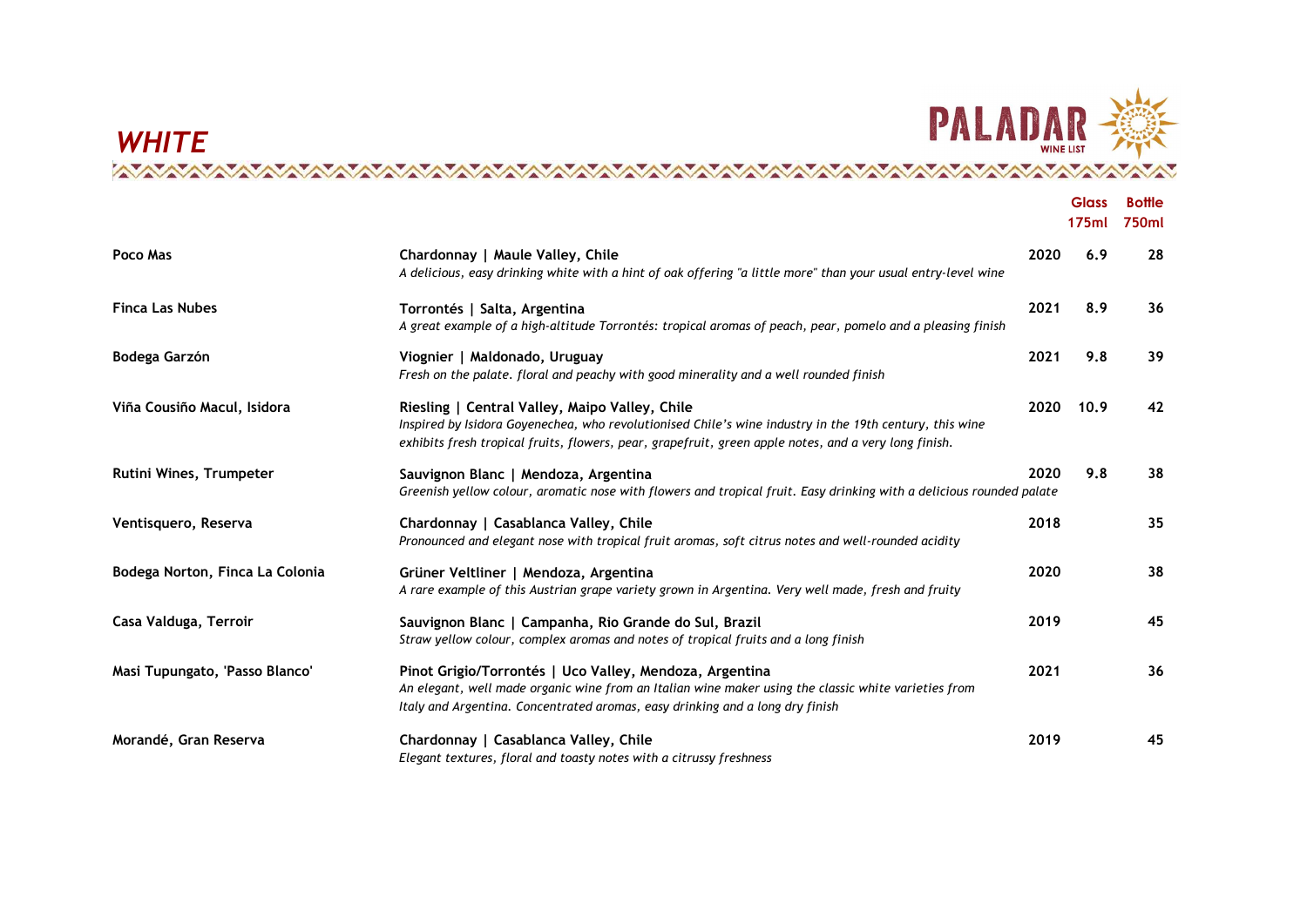

## E ALAUAN<br>Wineust Alauan Alauan Alauan Alauan Alauan Alauan Alauan Alauan Alauan Alauan Alauan Alauan Alauan Alauan Alau<br>Alauan Alauan Alauan Alauan Alauan Alauan Alauan Alauan Alauan Alauan Alauan Alauan Alauan Alauan Alau **Bottle**

|                              |                                                                                                                                                                                                                                                                |      | 750ml |
|------------------------------|----------------------------------------------------------------------------------------------------------------------------------------------------------------------------------------------------------------------------------------------------------------|------|-------|
| Bodega Garzón, Reserva       | Albariño   Maldonado, Uruguay<br>Fresh, crisp, with ripe aromas of white peach and citrus fruits, good structure, and a mouth-watering finish                                                                                                                  | 2020 | 45    |
| Piedra Negra Alta Coleccion  | Pinot Gris   Mendoza / Uco Valley, Argentina<br>This is a crisp organic wine with a beautiful aromatic persistence of lime, lemon and<br>delicate white flower aromas-vegan friendly.                                                                          | 2020 | 42    |
| Matetic, Corralillo          | Gewurztraminer   Rosario Valley Vineyard, San Antonio, Chile<br>A great example of a floral-fruity Gewurtz from a low-altitude vineyard near the Pacific coast                                                                                                 | 2021 | 43    |
| Bodega del Rio Elorza, Verum | Chardonnay/Semillon   Alto Rio Negro Valley, Patagonia, Argentina<br>Fresh and pronaunced, notes of pears, apples, citrus lemon and lime, with a soft elegant finish                                                                                           | 2019 | 42    |
| Ventisquero, Grey Glacier    | Sauvignon Blanc   Loncomilla Vineyard, Huasco Valley, Atacama, Chile<br>Fresh and round on the palate, citrus aromas with a good acidity and great minerality.<br>A tremendous wine from a dessert-like region with stony-sandy soil and virtually no rainfall | 2017 | 49    |

| <b>SWEET</b> |  |  |
|--------------|--|--|
|              |  |  |

|                                  |                                                                                                           |           | 125ml |    |
|----------------------------------|-----------------------------------------------------------------------------------------------------------|-----------|-------|----|
| <b>Montes</b>                    | Late Harvest Gewurztraminer   Curicó Valley, Chile 50cl                                                   | 2019      | 7.9   | 26 |
|                                  | This deep golden dessert wine has notes of honey and green tea: Moreish and unusual                       |           |       |    |
| <b>Porvenir Laborum</b>          | Late Harvest Torrontés   Cafayate Valley / Salta, Argentina 37.5cl                                        | 2017      |       | 40 |
|                                  | Elegant and fresh, honey and white fruits notes. Balaced wine with a pleasant long finish.                |           |       |    |
| Toro de Piedra                   | Late Harvest Sauvignon Blanc-Semillon   Curicó Valley, Chile 37.5cl                                       | 2019      |       | 34 |
|                                  | A complex and inviting nose of honey, apricots and marmalade extends to a luscious, well balanced palate. |           | 125ml |    |
| Zuccardi, Malamado               | Malbec (fortified red)   Mendoza, Argentina, 75cl                                                         | <b>NV</b> | 9     | 50 |
|                                  | An amazing rich and complex wine with a chocolatey nose, dark cherries and a delicious long finish        |           |       |    |
|                                  |                                                                                                           |           | 100ml |    |
| Bodega Pablo Fallabrino, Alcyone | Tannat (fortified red)   Atlántida, Canelones, Uruguay, 50cl                                              | <b>NV</b> | 12.5  | 55 |
|                                  | An amazing rich and complex wine with a chocolatey nose, dark cherries and a delicious long finish        |           |       |    |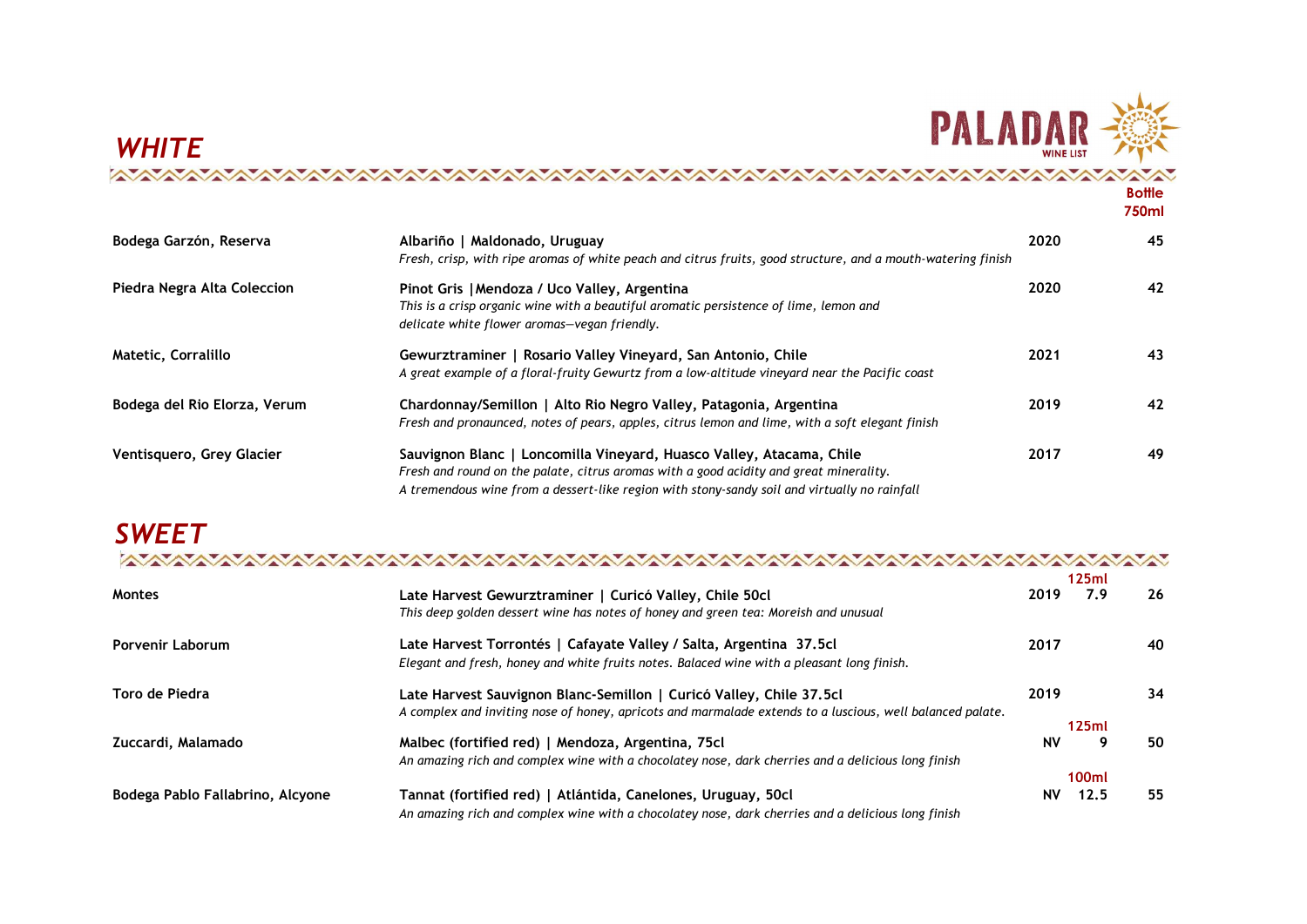

# RED<br>A the indice to the contrate to the contrate of the term of the contrate of the contrate of the contrate of th<br>A the contrate of the contrate of the contrate of the contrate of the contrate of the contrate of the contr

|                               |                                                                                                                                                                                                                                             |      | <b>Glass</b><br>175ml | <b>Bottle</b><br>750ml |
|-------------------------------|---------------------------------------------------------------------------------------------------------------------------------------------------------------------------------------------------------------------------------------------|------|-----------------------|------------------------|
| L A Cetto                     | Petite Sirah   Guadalupe Valley, Baja California, Mexico<br>Full-bodied well-balanced wine with rich jummy fruits and a hint of mocha, chocolate, and pepper.<br>A great value wine from a country better known for its Tequila and Mezcal! | 2019 | 7.5                   | 30                     |
| Dos Almas, Gran Reserva       | Pinot Noir   Casablanca Valley, Chile<br>A great example of a modestly-priced Pinot Noir: red fruits on the nose with some oaky and earthy notes.                                                                                           | 2018 | 9.5                   | 38                     |
| Viñas Queirolo, Intipalka     | Syrah   Ica Valley, Peru<br>A well-structured wine from 20-year old vines, with light spices, dark berries and a hint of floral notes                                                                                                       | 2018 | 8.9                   | 36                     |
| <b>C.A.T. Las Pintadas</b>    | Cabernet Franc   Tunuyán, Mendoza, Argentina<br>A very well-made and well-balanced deep purple Cab Franc from the Uco Valley. Drinking well now!                                                                                            | 2017 | 10.9                  | 42                     |
| Bouchon, País Viejo           | País   Maule Valley, Chile<br>A very light and soft red, Chile's indigenous variety; low in tannins, fresh and can be served lightly chilled                                                                                                | 2020 |                       | 42                     |
| <b>Finca Las Nubes</b>        | Cabernet Sauignon/Malbec   Salta, Argentina<br>Medium-intense red with attractive aromas of ripe plums and blackberries and a persistant finish                                                                                             | 2020 |                       | 36                     |
| <b>Montes, Classic Series</b> | Merlot   Colchagua Valley, Chile<br>Ruby red, well-rounded medium body with aromas of black fruits and a long juicy finish                                                                                                                  | 2020 |                       | 29                     |
| Viñedo de los Vientos, Notos  | Nebbiolo/Tannat   Canelones, Uruguay<br>Dellicious and great value for money. This medium bodied Uruguayan red exhibits cherry and raspberry fruits,<br>well-structured tannins and a silky finish                                          | 2018 |                       | 37                     |
| Don Guerino, Sinais           | Merlot   Rio Grande do Sul, Brazil<br>Bright ruby-red, this unoaked Merlot offers juicy red fruits and smooth rounded tanins.                                                                                                               | 2020 |                       | 43                     |
| Casa Lapostolle, Le Rouge     | Syrah/Carménère/Merlot   Rapel Valley, Chile<br>Good fruit expression with soft tannins, aromas of black berries and spice with an elegant finish                                                                                           | 2015 |                       | 45                     |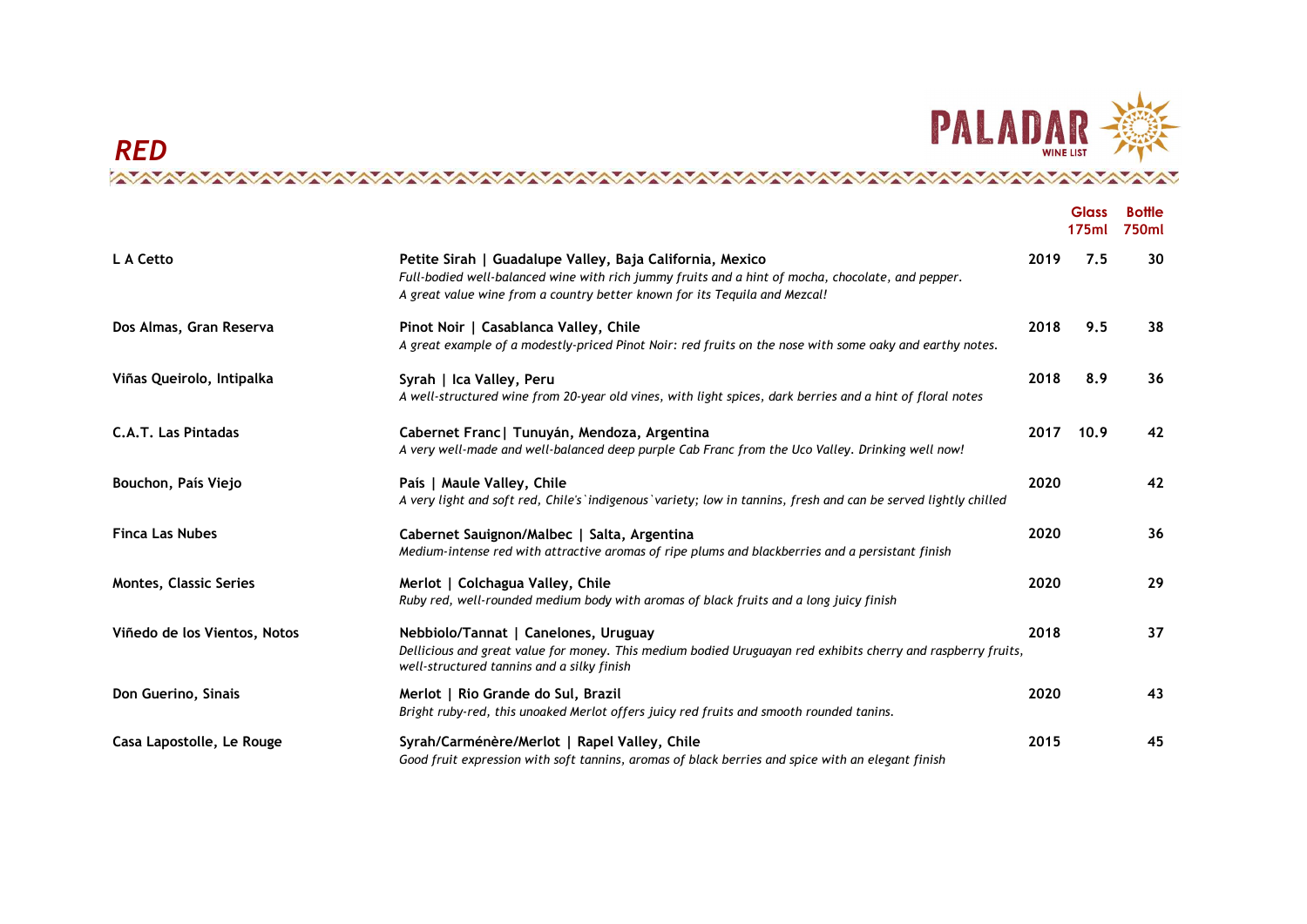

|                             |                                                                                                                                                                                                                                                                                       |        | <b>Bottle</b><br>750ml |
|-----------------------------|---------------------------------------------------------------------------------------------------------------------------------------------------------------------------------------------------------------------------------------------------------------------------------------|--------|------------------------|
| Bodega Norton, Porteño      | Malbec   Mendoza, Argentina<br>A great value entry-level Malbec from Mendoza - bold dark ripe fruit and a lovely rounded finish                                                                                                                                                       | 2021   | 34                     |
| Bodega Garzón, Reserva      | Tannat   Maldonado, Uruguay<br>Intense purple colour, red and black fruits, lovely lingering after-taste with a soft finish                                                                                                                                                           | 2019   | 40                     |
| Domingo Molina              | Malbec   Calchaqui Valley, Salta, Argentina<br>A rich and intense ruby red wine with notes of plum, dark cherries, vanilla and mocha on the nose. Elegantly<br>structured with a long smooth finish, this is a great example of the high altitude wines from Salta.                   | 2018   | 45                     |
| Viña Marty, Mariposa Alegre | Cabernet Sauvignon   Colchagua Valley, Chile<br>A complex and well-balanced wine with abundant velvety tannins and a llush, lingering finish.                                                                                                                                         | 2018   | 41                     |
| Trapiche, Costa y Pampa     | Pinot Noir   Chapadmalal, Buenos Aires Province, Argentina<br>An excellent Pinot Noir from a pioneering vineyard on the Atlantic coast 400Km south of Buenos Aires                                                                                                                    | 2018   | 44                     |
| <b>Montes, Outer Limits</b> | Cinsault   Guarilihue, Itata Valley, Chile<br>A fabulous wine from old vines: Bright ruby in colour, blueberries, raspberries on the nose and juicy hints of spice                                                                                                                    | 2019   | 50                     |
| <b>Malma Family Wines</b>   | Malbec   Neuquen, Patagonia, Argentina<br>Intense ruby red with aromas of fresh plum and cherries. Jammy on the palate with hints of violet, this complex<br>wine from the cooler climate in Patagonia has good structure and soft tannins.                                           | 2019   | 46                     |
| Ventisquero, Grey "GCM"     | Garnacha/Cariñena/Mataro   La Roblería Vineyard, Apalta, Colchagua Valley, Chile<br>This complex and expressive medium-bodied wine from a single block of vines shows red fruit from the Garnacha,<br>structure from the Cariñena and some animal notes from the Mataro. Fascinating! | 2016/8 | 52                     |